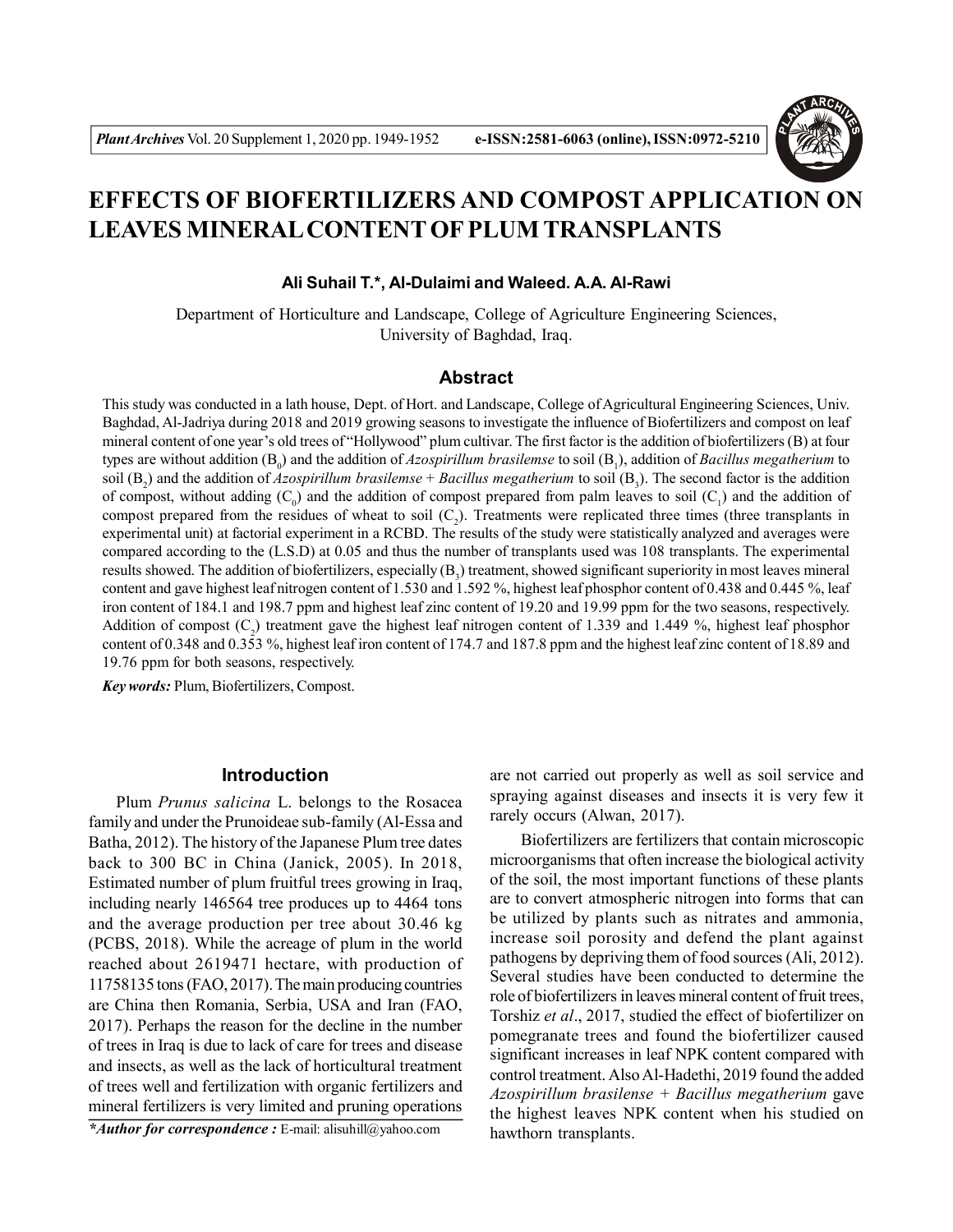Compost is one of the organic fertilizers that provide the plant with its nutrient needs without any negative impact on the environment, in addition to improving the physical, chemical and biological properties of the soil and can be used at high rates without leading to damage to the roots of the plant, which may occur when fertilization with mineral fertilizers in large quantities, as the addition of organic fertilizers to the soil increases the amount of organic matter and the activity and preparation of microorganisms in it as well as working to add nutrients to the soil, which leads to an increase in leaves mineral content (Hao *et al*., 2009, Baldi and Toselli, 2013). Some studies have been conducted on the effect of compost addition on the leaves mineral content of fruit trees, Al-Rawi *et al.,* (2016) found that the addition of four levels of compost prepared from palm fronds led to an increase in leaves nitrogen and potassium content of fig transplants. Due to the lack of studies on the role of organic and biofertilizers in the leaves mineral content of fruit transplants the present study aims to know the effect of the addition of biofertilizers and compost on leaves mineral content in plum transplants.

#### **Materials and Methods**

This study was conducted in a lath house, Dept. Of Hort. and Landscape, College of Agricultural Engineering Sciences, Univ. Baghdad, Al-Jadriya during 2018 and 2019 growing seasons to investigate the influence of Biofertilizers and compost on leaf mineral content of one year's old trees of "Hollywood" plum cultivar. The first factor is the addition of biofertilizers (B) at four types are without addition (B<sup>0</sup> ) and the addition of *Azospirillum brasilemse* to soil (B<sup>1</sup> ), addition of *Bacillus megatherium* to soil (B<sup>2</sup> ) and the addition of *Azospirillum brasilemse* + *Bacillus megatherium* to soil (B<sub>3</sub>). The second factor is the addition of compost, without adding  $(C_0)$  and the addition of compost prepared from palm leaves to soil  $(C_1)$  and the addition of compost prepared from the residues of wheat to soil  $(C_2)$ . Treatments were replicated three times (three transplants in experimental unit) at factorial experiment in a RCBD. The results of the study were statistically analyzed and averages were compared according to the (L.S.D) at 0.05 according to Elsahookie and Wuhaib, (1990) and thus the number of transplants used was 108 transplants. Leaves samples were collected

June. Each sample consisted of 10 leaves.transplants-1. Leaves were washed with water, rinsed with distilled water and then dried at 70 cp until a constant weight, ground and digested according (Chapman and Pratt, 1978). The following leaf mineral content was determined in the two successive seasons:

- 1. Nitrogen was estimated by microkjeldahl method of (A.O.A.C, 1980).
- 2. Phosphorus was estimate the chromatic by using spectrophotometer by (Estefan *et al.*, 2013).
- 3. Potassium was determined using atomic absorption spectrophotometer "Perkin Elmer 1100B" after samples digested according to Estefan *et al*., (2013).
- 4. Magnesium estimated by the Flame photometer according to the method proposed by (Haynes, 1980).
- 5. Iron and Zinc were determined as ppm using atomic absorption according to Carter, (1993).

**Table 1:** Effect of biofertilizers and compost application on leaves N, P and K for chemical analysis at the  $3<sup>rd</sup>$  week of content of "Hollywood" plum transplants.

| Season                      |                              |                  | 2018             |       | 2019                         |                  |                  |       |  |  |  |  |
|-----------------------------|------------------------------|------------------|------------------|-------|------------------------------|------------------|------------------|-------|--|--|--|--|
| <b>Biofertilizers</b>       | Compost (C)                  |                  |                  |       | Compost (C)                  |                  |                  |       |  |  |  |  |
| <b>(B)</b>                  | $\mathbf{C}_{_{\mathbf{0}}}$ | $\mathbf{C}_{1}$ | $\mathbf{C}_{2}$ | mean  | $\mathbf{C}_{_{\mathbf{0}}}$ | $\mathbf{C}_{1}$ | $\mathbf{C}_{2}$ | mean  |  |  |  |  |
| $\overline{\mathrm{N}}$ (%) |                              |                  |                  |       |                              |                  |                  |       |  |  |  |  |
| $B_0$                       | 1.202                        | 1.230            | 1.236            | 1.223 | 1.246                        | 1.270            | 1.316            | 1.277 |  |  |  |  |
| B <sub>1</sub>              | 1.236                        | 1.274            | 1.295            | 1.263 | 1.390                        | 1.477            | 1.522            | 1.463 |  |  |  |  |
| B <sub>2</sub>              | 1.243                        | 1.257            | 1.269            | 1.256 | 1.260                        | 1.313            | 1.332            | 1.302 |  |  |  |  |
| B <sub>3</sub>              | 1.501                        | 1.536            | 1.554            | 1.530 | 1.524                        | 1.625            | 1.627            | 1.592 |  |  |  |  |
| mean                        | 1.296                        | 1.324            | 1.339            |       | 1.356                        | 1.421            | 1.449            |       |  |  |  |  |
| LS.D                        | B                            | C                | Inter            |       | B                            | C                | Inter            |       |  |  |  |  |
| 5%                          | 0.030                        | 0.026            | 0.052            |       | 0.042                        | 0.036            | 0.072            |       |  |  |  |  |
| $\overline{P(\%)}$          |                              |                  |                  |       |                              |                  |                  |       |  |  |  |  |
| $B_0$                       | 0.229                        | 0.240            | 0.267            | 0.245 | 0.236                        | 0.244            | 0.274            | 0.251 |  |  |  |  |
| B <sub>1</sub>              | 0.264                        | 0.282            | 0.303            | 0.283 | 0.268                        | 0.283            | 0.307            | 0.286 |  |  |  |  |
| B <sub>2</sub>              | 0.301                        | 0.353            | 0.369            | 0.341 | 0.311                        | 0.349            | 0.373            | 0.344 |  |  |  |  |
| B <sub>3</sub>              | 0.425                        | 0.436            | 0.452            | 0.438 | 0.436                        | 0.440            | 0.458            | 0.445 |  |  |  |  |
| mean                        | 0.305                        | 0.328            | 0.348            |       | 0.313                        | 0.329            | 0.353            |       |  |  |  |  |
| LSD                         | B                            | $\mathcal{C}$    | Inter            |       | B                            | $\mathcal{C}$    | Inter            |       |  |  |  |  |
| 5%                          | 0.014                        | 0.012            | 0.024            |       | 0.017                        | 0.015            | 0.030            |       |  |  |  |  |
| $K(\%)$                     |                              |                  |                  |       |                              |                  |                  |       |  |  |  |  |
| $B_0$                       | 1.527                        | 1.535            | 1.569            | 1.544 | 1.623                        | 1.653            | 1.667            | 1.648 |  |  |  |  |
| B <sub>1</sub>              | 1.663                        | 1.666            | 1.691            | 1.673 | 1.738                        | 1.773            | 1.809            | 1.773 |  |  |  |  |
| B <sub>2</sub>              | 1.594                        | 1.601            | 1.622            | 1.606 | 1.688                        | 1.742            | 1.773            | 1.720 |  |  |  |  |
| $B_3$                       | 1.773                        | 1.817            | 1.928            | 1.839 | 1.845                        | 1.918            | 2.034            | 1.932 |  |  |  |  |
| mean                        | 1.639                        | 1.655            | 1.703            |       | 1.724                        | 1.772            | 1.821            |       |  |  |  |  |
| LS.D                        | B                            | $\mathcal{C}$    | Inter            |       | B                            | $\mathcal{C}$    | Inter            |       |  |  |  |  |
| 5%                          | 0.046                        | 0.040            | 0.079            |       | 0.043                        | 0.037            | 0.074            |       |  |  |  |  |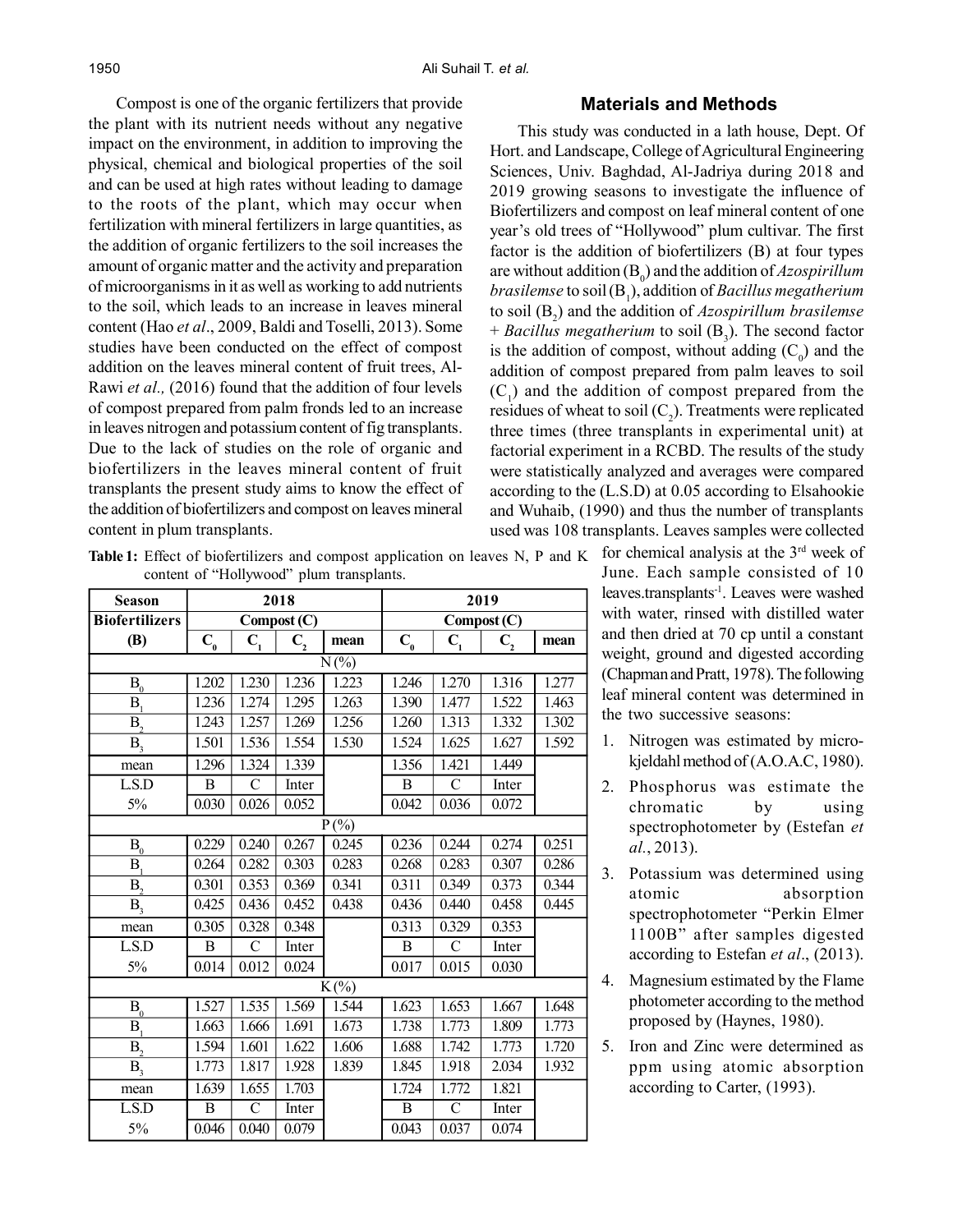| <b>Season</b>             |                              |                      | 2018             |       | 2019                         |                  |                  |       |  |  |  |  |  |
|---------------------------|------------------------------|----------------------|------------------|-------|------------------------------|------------------|------------------|-------|--|--|--|--|--|
| <b>Biofertilizers</b>     |                              |                      | Compost (C)      |       | Compost (C)                  |                  |                  |       |  |  |  |  |  |
| <b>(B)</b>                | $\mathbf{C}_{_{\mathbf{0}}}$ | $\bar{\mathbf{C}}_1$ | $\mathbf{C}_{2}$ | mean  | $\mathbf{C}_{_{\mathbf{0}}}$ | $\mathbf{C}_{1}$ | $\mathbf{C}_{2}$ | mean  |  |  |  |  |  |
| $N(\%)$                   |                              |                      |                  |       |                              |                  |                  |       |  |  |  |  |  |
| $\mathbf{B}_\mathrm{0}$   | 0.225                        | 0.251                | 0.233            | 0.236 | 0.227                        | 0.249            | 0.236            | 0.237 |  |  |  |  |  |
| $\overline{\mathbf{B}}_1$ | 0.241                        | 0.233                | 0.232            | 0.235 | 0.241                        | 0.234            | 0.230            | 0.235 |  |  |  |  |  |
| B <sub>2</sub>            | 0.249                        | 0.245                | 0.220            | 0.238 | 0.249                        | 0.248            | 0.223            | 0.240 |  |  |  |  |  |
| B <sub>3</sub>            | 0.234                        | 0.238                | 0.235            | 0.236 | 0.238                        | 0.239            | 0.232            | 0.236 |  |  |  |  |  |
| mean                      | 0.237                        | 0.242                | 0.230            |       | 0.239                        | 0.243            | 0.231            |       |  |  |  |  |  |
| LS.D                      | B                            | $\mathcal{C}$        | Inter            |       | B                            | $\mathcal{C}$    | Inter            |       |  |  |  |  |  |
| 5%                        | N.S                          | N.S                  | N.S              |       | N.S                          | N.S              | N.S              |       |  |  |  |  |  |
| Fe (ppm)                  |                              |                      |                  |       |                              |                  |                  |       |  |  |  |  |  |
| $B_0$                     | 154.7                        | 159.1                | 164.5            | 159.4 | 164.2                        | 168.1            | 173.5            | 168.6 |  |  |  |  |  |
| B <sub>1</sub>            | 165.7                        | 170.8                | 177.4            | 171.3 | 176.2                        | 181.1            | 189.0            | 182.1 |  |  |  |  |  |
| B <sub>2</sub>            | 159.1                        | 162.8                | 166.7            | 162.9 | 170.1                        | 168.4            | 178.8            | 172.4 |  |  |  |  |  |
| $\bar{B}_3$               | 177.5                        | 184.4                | 190.4            | 184.1 | 190.0                        | 196.6            | 209.6            | 198.7 |  |  |  |  |  |
| mean                      | 164.3                        | 169.3                | 174.7            |       | 175.1                        | 178.6            | 187.8            |       |  |  |  |  |  |
| LS.D                      | B                            | $\mathcal{C}$        | Inter            |       | B                            | C                | Inter            |       |  |  |  |  |  |
| 5%                        | 4.873                        | 4.220                | 8.440            |       | 5.904                        | 5.113            | 10.23            |       |  |  |  |  |  |
| Zn (ppm)                  |                              |                      |                  |       |                              |                  |                  |       |  |  |  |  |  |
| $B_0$                     | 17.93                        | 18.12                | 18.31            | 18.12 | 18.11                        | 18.28            | 18.78            | 18.39 |  |  |  |  |  |
| B <sub>1</sub>            | 18.46                        | 18.72                | 18.96            | 18.71 | 18.75                        | 19.29            | 19.90            | 19.31 |  |  |  |  |  |
| B <sub>2</sub>            | 18.22                        | 18.40                | 18.52            | 18.38 | 18.49                        | 18.64            | 19.24            | 18.85 |  |  |  |  |  |
| B <sub>3</sub>            | 18.62                        | 19.21                | 19.78            | 19.20 | 19.31                        | 19.71            | 20.95            | 19.99 |  |  |  |  |  |
| mean                      | 18.31                        | 18.62                | 18.89            |       | 18.67                        | 19.03            | 19.76            |       |  |  |  |  |  |
| LS.D                      | $\, {\bf B}$                 | $\mathcal{C}$        | Inter            |       | B                            | $\mathcal{C}$    | Inter            |       |  |  |  |  |  |
| 5%                        | 0.22                         | 0.19                 | 0.38             |       | 0.36                         | 0.31             | 0.62             |       |  |  |  |  |  |

Table 2: Effect of biofertilizers and compost application on leaf Mg, Fe, Zn content concerning the effect of treatments on of "Hollywood" plum transplants.

### **Results and Discussion**

# **Effect of biofertilizers and compost application on leaves N, P, K content of plum transplants**

Data concerning the effect of treatments on nitrogen, phosphor and potassium during 2018 and 2019 seasons are listed in table 1. The data cleared that, biofertilizer  $(B_3)$  treatment gave the highest leaf nitrogen content of 1.530 and 1.592%, highest leaf phosphor content of 0.438 and 0.445% and highest leaf potassium content of 1.839 and 1.932% for both seasons, respectively. Table 1 also shows that compost application especially compost prepared from the residues of wheat to soil  $(C_2)$  gave the highest leaf nitrogen content of 1.339 and 1.449%, highest leaf phosphor content of 0.348 and 0.353% and the highest leaf potassium content of 1.703 and 1.821% for both seasons, respectively. The interaction between biofertilizers and compost significantly affected all studied leaves content.

Effect of biofertilizers and compost application on leaf Mg, Fe, Zn content of plum transplants: Data

leaves magnesium, iron and zinc content during two seasons are listed in table 2. The data cleared that, biofertilizer  $(B_3)$ treatment gave the highest leaf iron content of 184.1 and 198.7 ppm and highest leaf zinc content of 19.20 and 19.99 ppm for both seasons, respectively. Table 1 also shows that compost application especially  $(C_2)$ treatment gave the highest leaf iron content of 174.7 and 187.8 ppm and the highest leaf zinc content of 18.89 and 19.76 ppm for both seasons, respectively. Whereas, the experiment treatments did not affect the leaf magnesium content for the two study years. Seen from the results shown in the table 2 the interaction between biofertilizers and compost are affected significantly on leaf iron and zinc content. The reason for these results is attributed to the addition of biofertilizers to the soil, which led to an increase in elements concentration in the soil solution and then an increase in their readiness, thus increasing the amount absorbed by the roots of trees and increasing their transmission and thus increasing the concentration of these elements in the

leaves (Mosa *et al*., 2018) these results are in harmony with those reported by Al-Hadethi, (2015) on apricot trees, (Al-Hadethi, 2019) on hawthorn trees. The increase in leaf mineral content due to the addition of compost is attributed to its role in increasing the proportion of organic matter in the soil, then improving soil composition and increasing the amount of available elements of the plant that absorb and increase its concentration in it, as Wang and Wang, (2016) indicated the addition of composts to orchards cultivated with peaches led to an increase in the organic content and elements in the soil, thus increasing the content of the elements in the leaves. These results agree with Mansour, (2018) on the pomegranate trees.

#### **References**

- AOAC (1980). Official Methods of Analysis. 13<sup>th</sup> ed. Association of Official Analytical Chemists. Washington, D.C.
- Al-Essa, E. and M. Batha (2012). Production of deciduous fruit. First edition. Damascus University Publications. Syria.
- Al-Hadethi, E.A. Mustafa (2015). Effect of Different Fertilization sources and the growth regulator (Brassinosteroids) on growth and yield of Apricot trees. Ph.D. Dissertation, Coll.